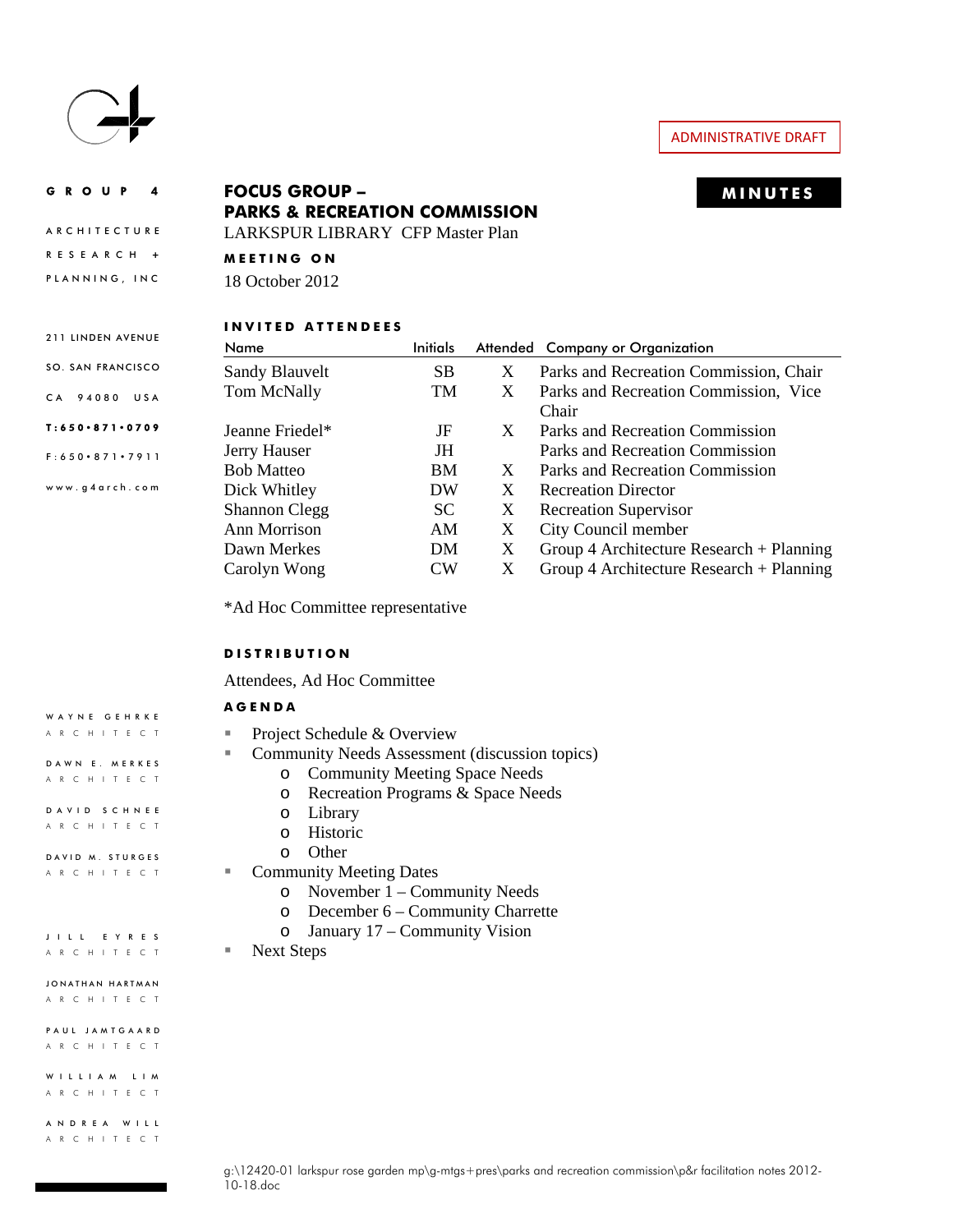

## **PARKS AND RECREATION who status**

# A1 COMMUNITY NEEDS ASSESSMENT

## 1.01 **High Priority**

- Teen/tweens
- Digital lab
- **Dance/exercise space**
- Café
- Outdoor rooms
- Space to hold events

## 1.02 **Other Priorities**

- Early childhood recreation
- **Serving seniors**
- Gallery/public art spaces
- **Local history**
- **EXECOMMUNISY Community meeting room with adjacent catering kitchen**
- **Conference/collaboration space**
- Classrooms (hard and soft)

#### 1.03 **Not a Priority**

- Fitness/weights room
	- Costly to furnish with equipment and maintain
	- Will not be able to compete with other private fitness centers in the area

#### 1.04 **Library is a Community Center**

 How can we enhance the Library program to be even more of a community center?

#### 1.05 **Community Meeting Room**

- Enhance (rental) community use
- $\blacksquare$  Flexibility adaptable uses

#### 1.06 **Classrooms**

After school programs

#### 1.07 **Dance Room**

- Multi use space
- Hard dance flooring

## 1.08 **Teens/tweens**

Teens and tweens are not as well served – this is an opportunity to engage  $\&$ serve them

#### 1.09 **Outdoor Rooms**

- Indoor/outdoor spaces
- Patio
- Smaller outdoor venue/amphitheater
- Outdoor programming
- $\blacksquare$  Music portable stage
- Compatibility with new homes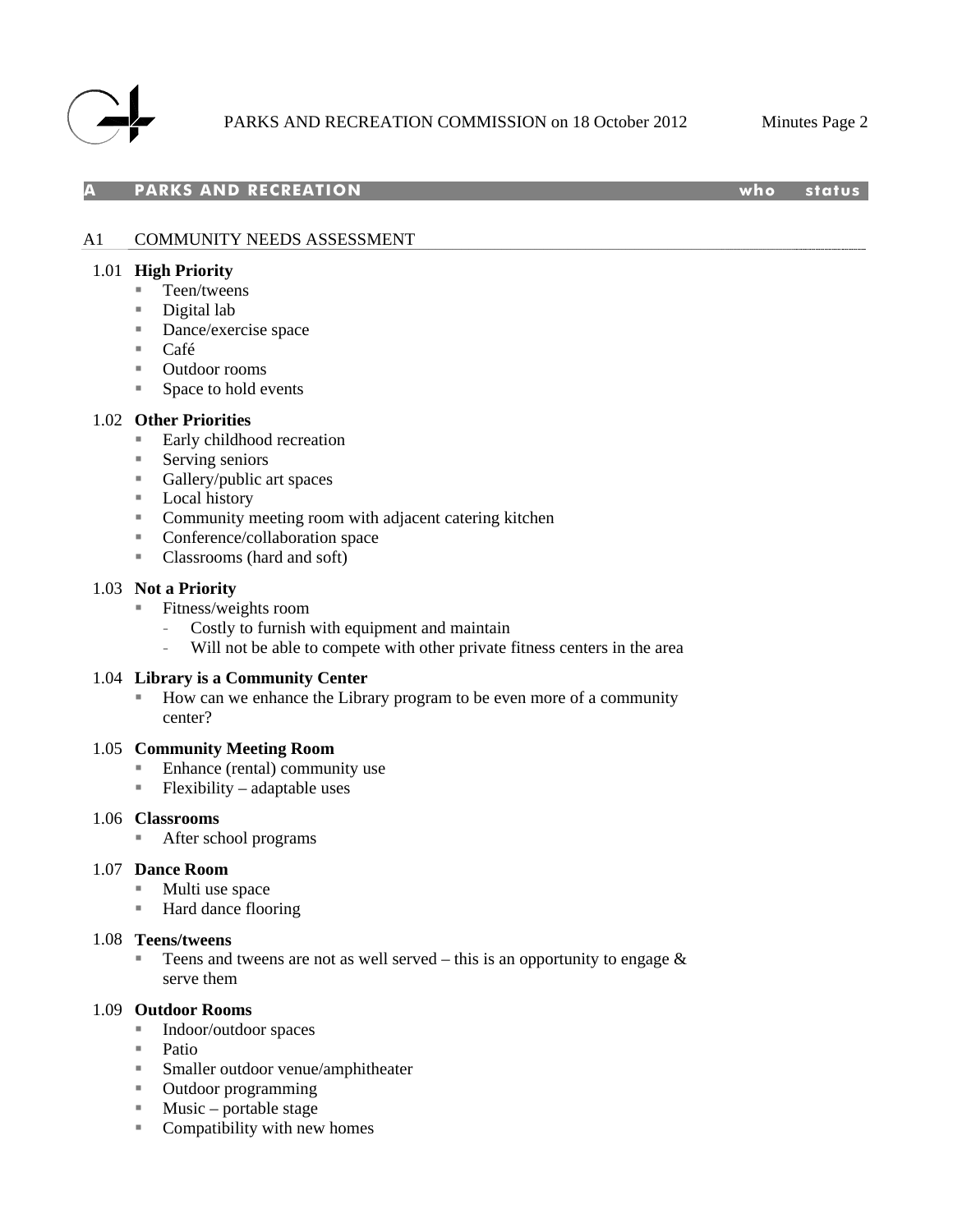

Large community inside/outside events

## 1.10 **Summary**

The P&R Board summarized for the AD Hoc Committee that their goal for the CFP would be to "enhance the Community Center aspects of the Library program, so that library would be even more of a community center".

# A2 PROCESS

## 1.11 **Process**

 As master plan recommendation is developing, check back in with boards and commissions for support of recommendations prior to going to City Council

## 1.12 **Youth Participation**

- Engage Middle school and High school participation
- Opportunity for student involvement on Ad Hoc Committee or youth focus group?

#### **B CITY HALL who status**

#### B1 CITY HALL NEEDS

#### 1.13 **City Departments located together**

- Would be great if Public Works/Engineering could move back to City Hall
- City Hall good location for City departments/administrative work

#### 1.14 **Parking**

■ Lack of parking is extremely challenging

#### 1.15 **City Council Chambers**

- Need storage for tables and chairs, equipment, etc.
- Updated A/V system
- Current room is not flexible

#### **C LIBRARY who status**

#### C1 LIBRARY NEEDS

# 1.16 **Location**

- Would be great for Library to move to new site
- Good connection with Middle and High School
- What happens to St. Pat's kids (they are currently heavy library users) need to find a way to engage them if the library relocates